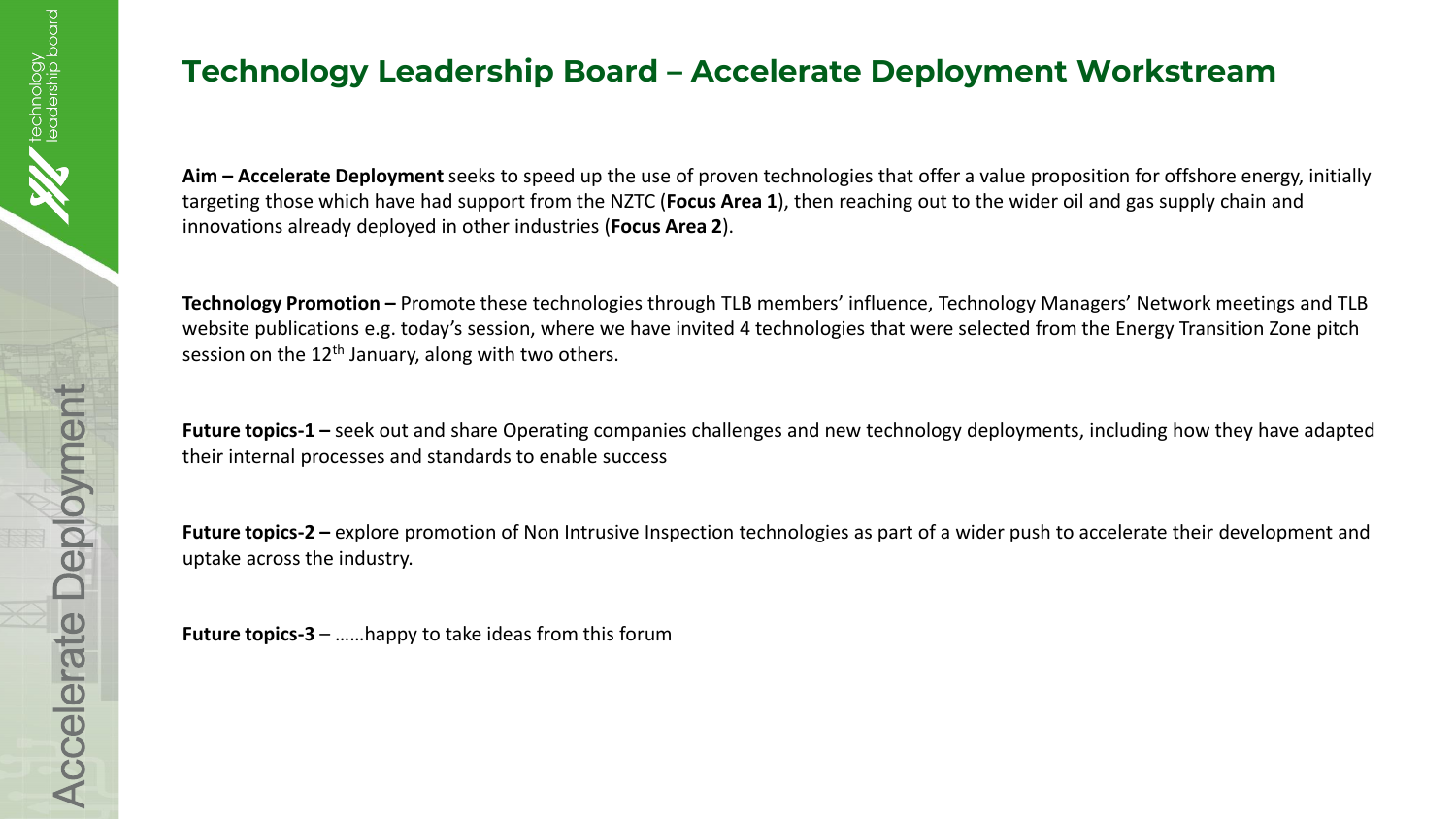## **Accelerate Deployment Workstream – Focus Area 1**

The TLB in partnership with the Net Zero Technology Centre (NZTC) reviewed 50+ portfolio technologies as an initial phase.

Screening drove selection of 6 technologies for promotion based on a criteria including: TRL 7/8, trial success, value potential, etc.

The Technology Companies prepared case studies, for publication and presentation at the Technology Managers' Network [PowerPoint Presentation \(the-tlb.com\)](http://www.the-tlb.com/pdf/Developers-Presentation-and-Technology-Insights-Microsite-Overview.pdf)



**AquaShim** Aquaterra



**Offshore Methane Emissions Measurement** Flylogix









**Focused Stress Concentration Tomography** Oceaneering & Speir Hunter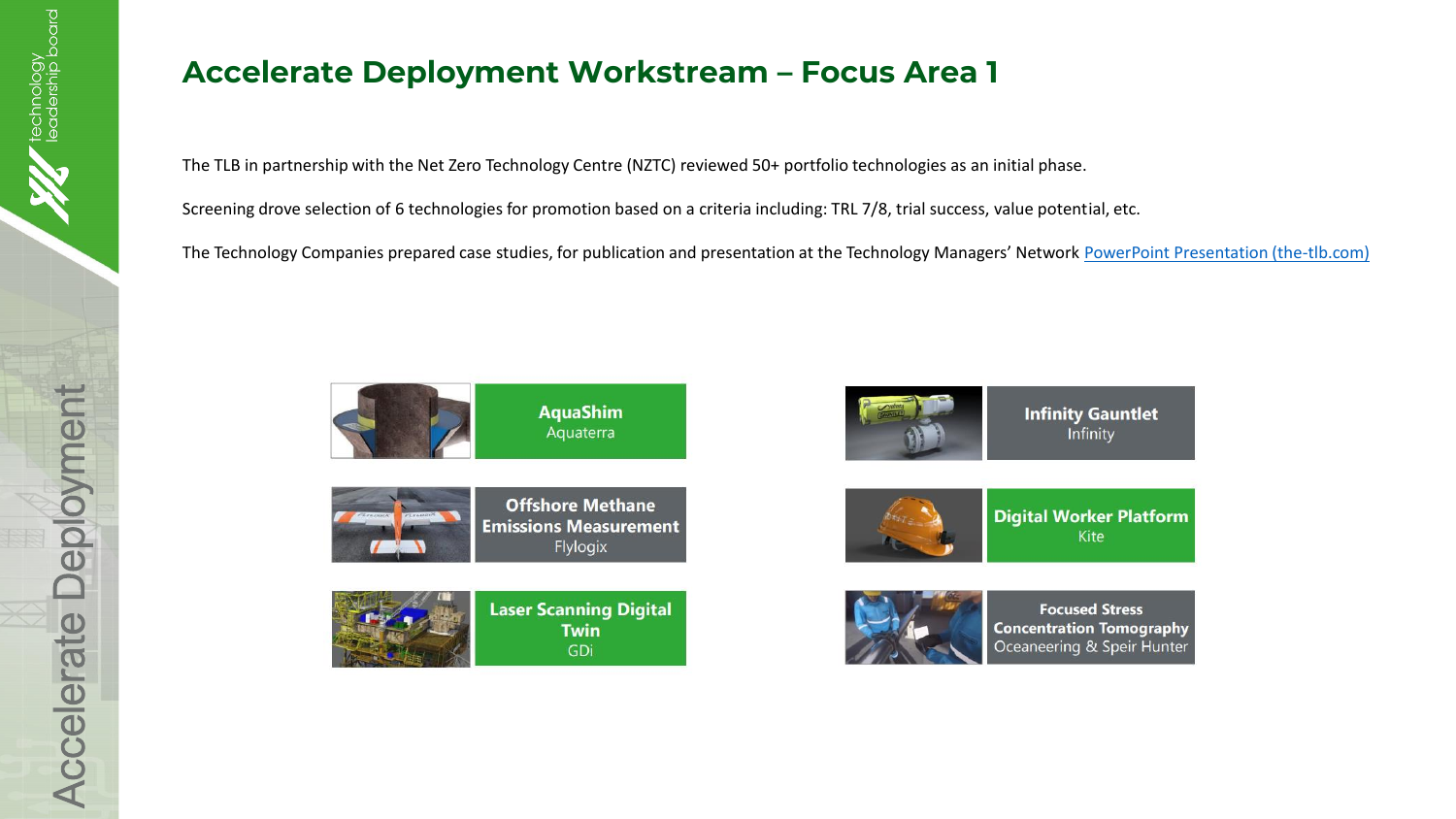## **Accelerate Deployment Workstream – Focus Area 2**

[The Technology Leadership Board: Home \(the-tlb.com\)](http://www.the-tlb.com/)

Temporary site: [www.thetlb.pipeten.co.uk/](http://www.thetlb.pipeten.co.uk/) http://www.thetlb.pipeten.co.uk/workstreams/workstreams/acceleratedeployment/call-for-previously-deployed-technology/

We would like to hear about technologies which have been successfully deployed, not necessarily in our sector, that offer track record or value proposition ideally suited toward Offshore Energy.

- Call open now, closes noon 28th February 2022.
- Applicant screening and selection in March 2022.

**Apply here** 

• Presentations to TMN Meetings O2/3 2022

The Technology Leadership Board is offering to raise awareness of potentially beneficial technologies to our network of industry and business leaders. Successful applicants will have the opportunity to present their technology to the ~100 strong Technology Managers' Network which includes senior representatives of UKCS Operators.



:hnology<br>dership board